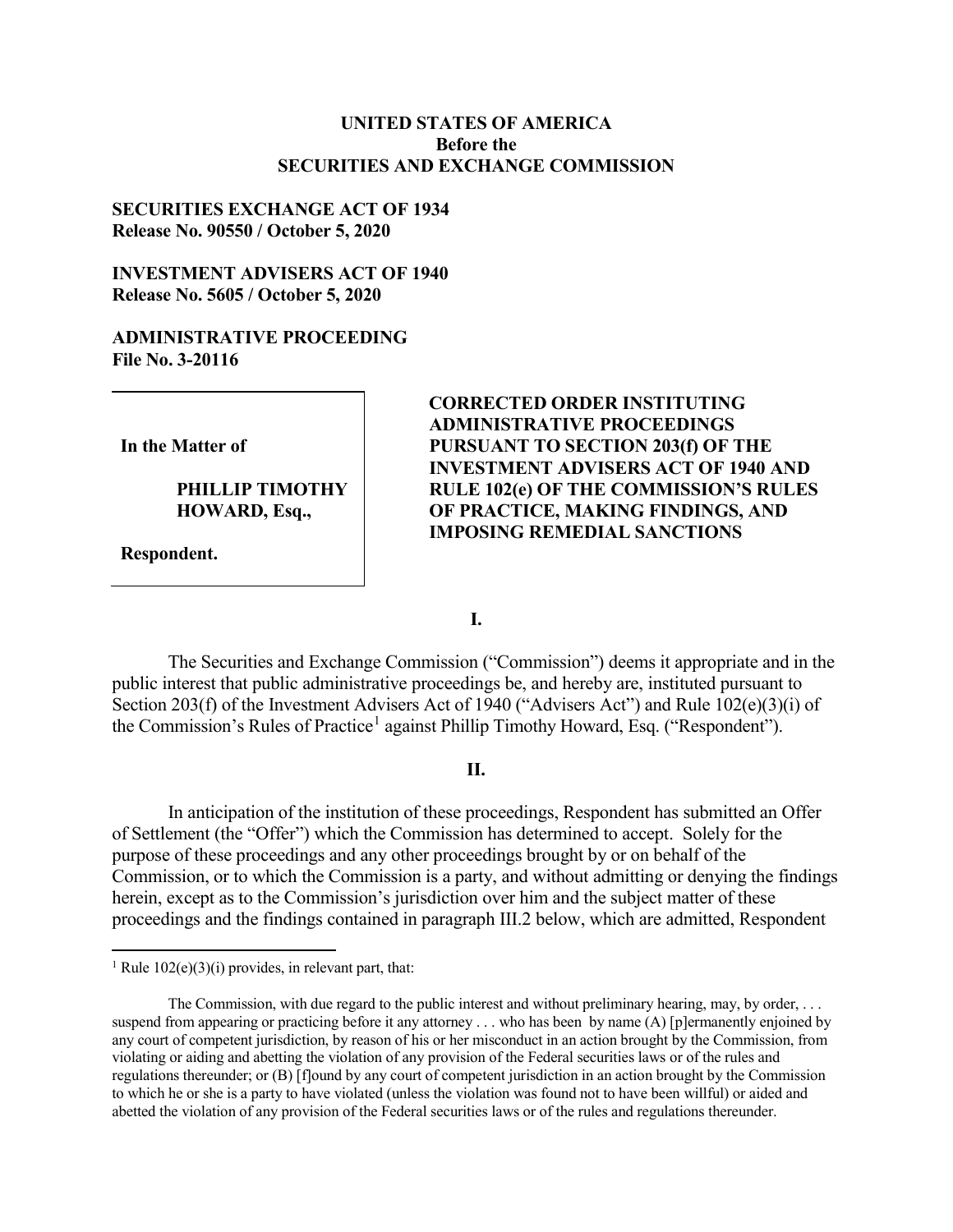consents to the entry of this Order Instituting Administrative Proceedings Pursuant to Section 203(f) of the Investment Advisers Act of 1940 and Rule 102(e) of the Commission's Rules of Practice, Making Findings, And Imposing Remedial Sanctions ("Order"), as set forth below.

#### **III.**

On the basis of this Order and Respondent's Offer, the Commission finds that:

1. Howard, age 59, resides in Tallahassee, Florida. Howard was the owner, president, and a director of Cambridge Capital Group Advisors, LLC f/k/a Cambridge Capital Advisors, LLC, an exempt reporting investment adviser that began reporting to the Commission in July 2015. Howard is an attorney licensed to practice law in Florida.

2. On October 3, 2020, a final judgment was entered by consent against Howard, permanently enjoining him from future violations of Section 17(a) of the Securities Act of 1933, Section 10(b) of the Securities Exchange Act of 1934 and Rule 10b-5 thereunder, and Sections 206(1), 206(2), 206(4) and 207 of the Advisers Act and Rule 206(4)-8(a) thereunder, in the civil action entitled Securities and Exchange Commission v. Cambridge Capital Group Advisors, LLC, et al., Civil Action Number 4:19-cv-00420, in the United States District Court for the Northern District of Florida.

3. The Commission's complaint alleged that Howard and a co-defendant raised approximately \$4.1 million from about 20 investors—primarily former professional football players who were plaintiffs in concussion-related litigation—through the sale of interests in two private investment funds. The complaint also alleged that Howard misrepresented the funds' investment focus, and he used a portion of investors' funds for his personal benefit. The complaint further alleged that Howard also failed to disclose to investors and in forms filed with the Commission that the co-defendant was previously subject to an anti-fraud injunction in a case brought by the Commission, had been barred by Commission administrative order from being associated with an investment adviser, and had a federal felony conviction for mortgage, tax, and bankruptcy fraud.

#### **IV.**

In view of the foregoing, the Commission deems it appropriate and in the public interest to impose the sanctions agreed to in Respondent Howard's Offer.

Accordingly, it is hereby ORDERED pursuant to Section 203(f) of the Advisers Act, that Respondent Howard be, and hereby is barred from association with any broker, dealer, investment adviser, municipal securities dealer, municipal advisor, transfer agent, or nationally recognized statistical rating organization.

Any reapplication for association by the Respondent will be subject to the applicable laws and regulations governing the reentry process, and reentry may be conditioned upon a number of factors, including, but not limited to, compliance with the Commission's order and payment of any